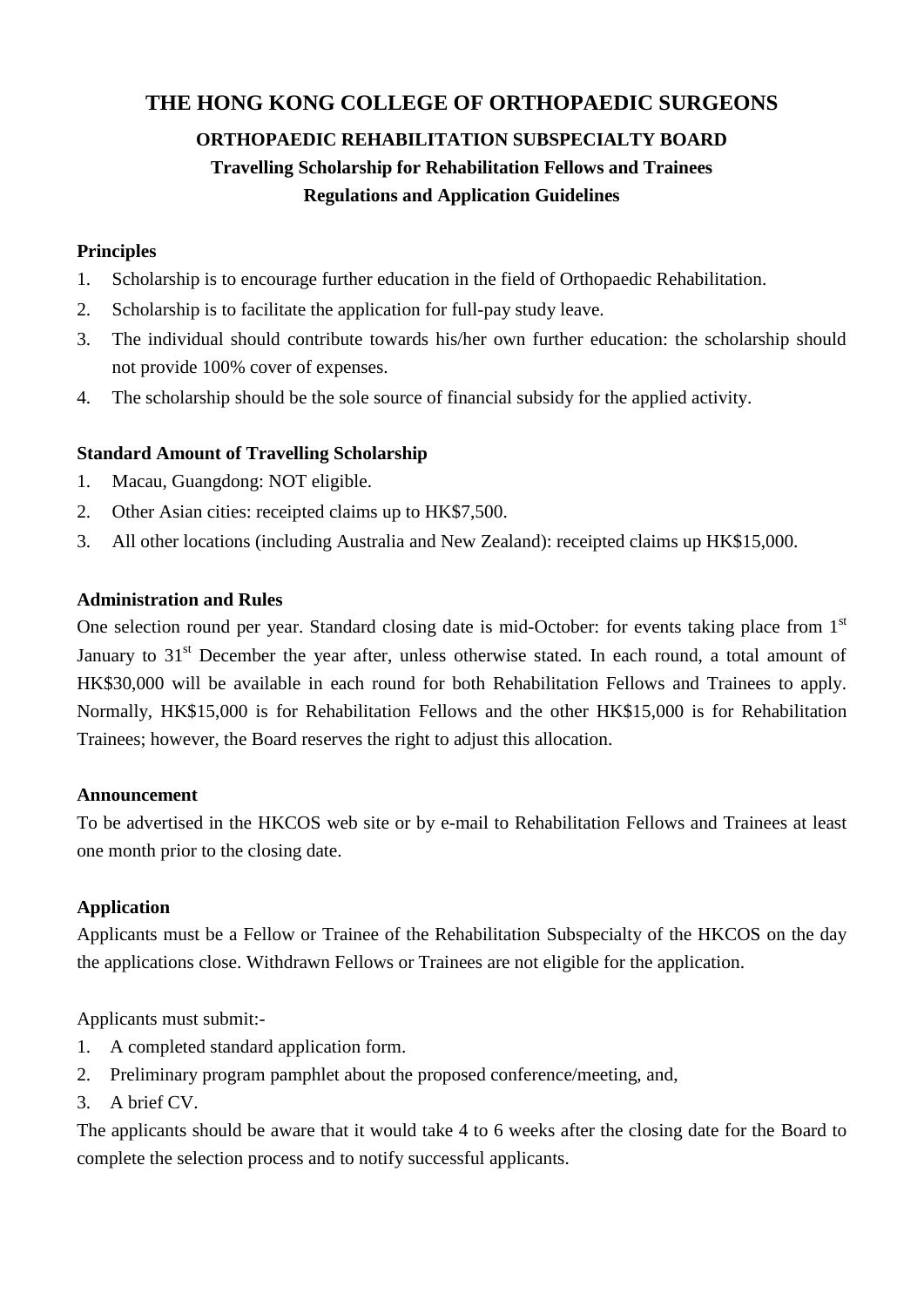#### **Selection Criteria and Rules**

The Board will first evaluate whether the proposed event is appropriately beneficial to the applicant, taking into account the experience of the applicant and the quality of the proposed event, and reserve the right to execute any unfavorable consideration.

#### **Points System**

- 1. One point for each completed year of service in Orthopaedics up to maximum of 12 points (Internship/Externship NOT counted).
- 2. Two extra points if applying for the listed education activities recommended by the Board (see Appendix).
- 3. Two extra points if applying for Standard Scholarship at the Asian rate of HK\$7,500.

#### **Deduction**

Points are to be deducted if other HKCOS sponsorships have been awarded\* within the following period prior to the closing date of application:

 $12 - 24$  months: 6 points

 $25 - 36$  months: 3 point

Applicants with equal scores will be allocated a position by the draw of lots.

*\* The word "awarded" is used to include those who have been offered a scholarship but who withdrew themselves after the selection, or that the final payment of sponsorship was forfeited due to violation of rules. Penalty points for withdrawal could be mitigated if a very good reason existed for the withdrawal, e.g. illness, failure to get leave approval.* 

#### **Claims and Payment**

Receipted claims have to be supported by original documents: air ticket, tour agent receipt and hotel receipt on the following expenses:

- 1. Economy return air ticket and airport tax.
- 2. Hotel (room charge and tax only).
- 3. Conference/meeting registration fees.

Payment will only be made if the Board receives an acceptable report accompanied by a copy of the Certificate of Attendance, and the original documents to support the receipted claims, within 30 days from the last day of the meeting. The applicant will also be required to have a short presentation of the event in the one of the Saturday Inter-hospital meeting held by the Orthopaedic Rehabilitation Subspecialty Board. Payment will be forfeited if these rules are not strictly adhered to.

*Promulgated September 2016*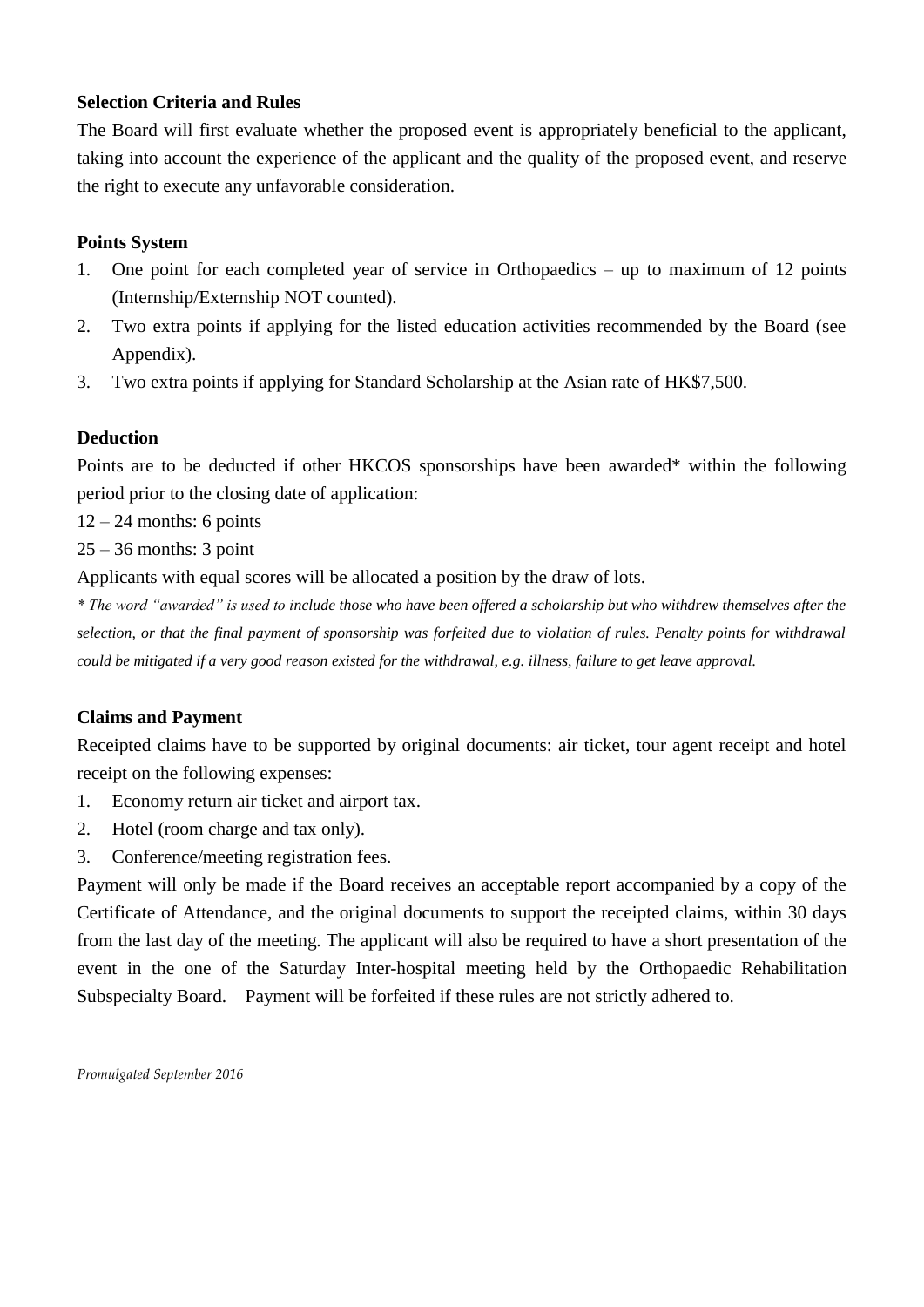# Appendix **List of Activities of Orthopaedic Rehabilitation Travelling Scholarships**

| Name of Activity                                          | Organizer    | <b>Rehab CME</b> |
|-----------------------------------------------------------|--------------|------------------|
| Annual American Academy of Orthopaedic Surgeons Workers'  | <b>AAOS</b>  | 8                |
| Compensation and Musculoskeletal injuries                 |              |                  |
| Annual Educational Conference & Expo Academy of Spinal    | <b>ASCIP</b> | 8                |
| Cord Injuries Professionals                               |              |                  |
| American Spinal Injury Association Annual Meeting         | <b>ASIA</b>  | 8                |
| <b>Fragility Fracture Network Global Congress</b>         | <b>FFN</b>   | 8                |
| The International Osteoporosis Foundation (IOF) Regionals | <b>IOF</b>   | 8                |
| Asia-Pacific Osteoporosis Meeting                         |              |                  |
| World Congress of the International Society of Physical & | <b>ISPRM</b> | 8                |
| <b>Rehabilitation Medicine</b>                            |              |                  |